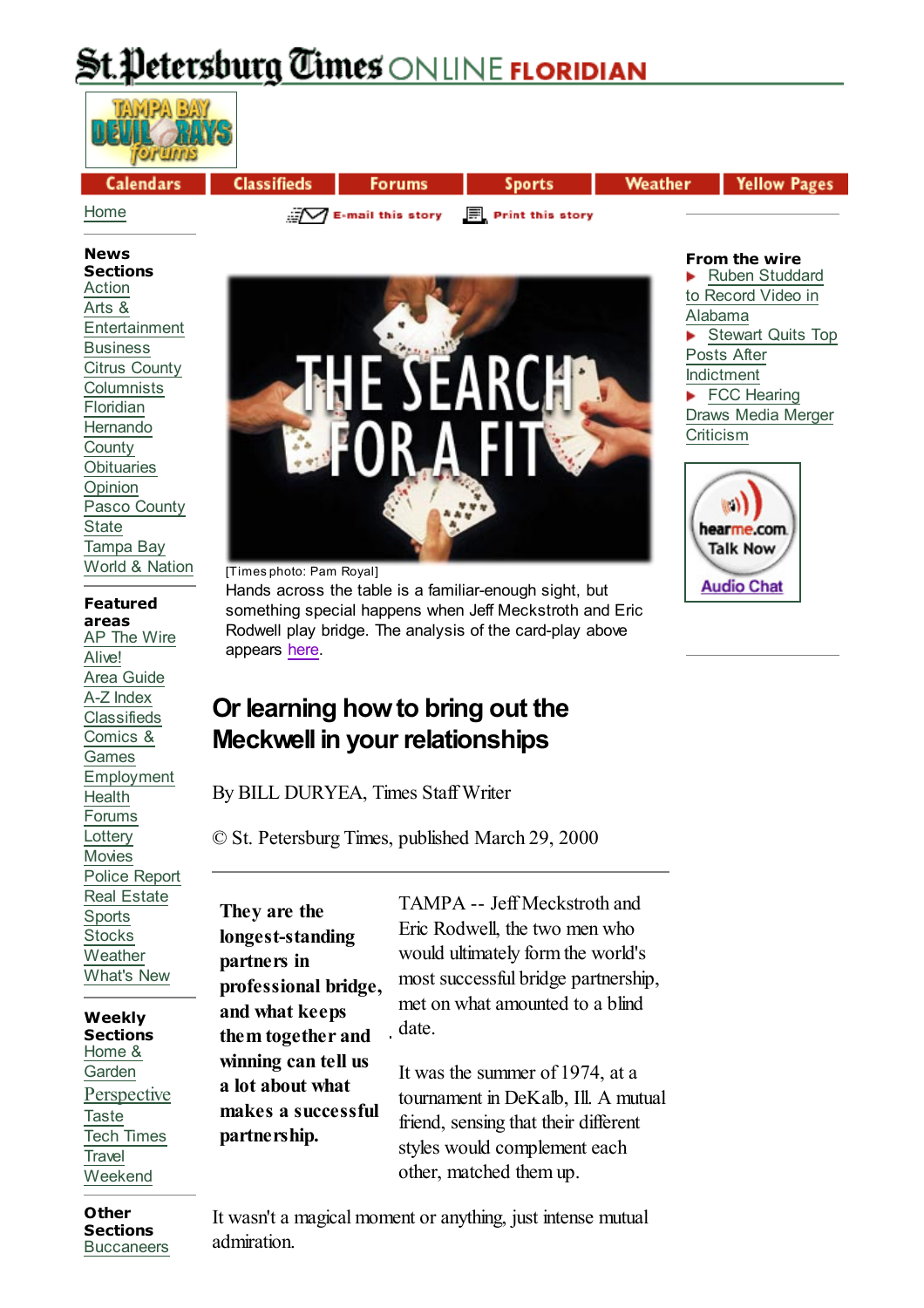College Football Devil Rays **Lightning** Ongoing Stories Photo Reprints Photo Review **Seniority** Web Specials Ybor City

Market Info Advertise with the Times

**Contact Us** All Departments For Meckstroth it was watching Rodwell, likely the only other teenager in the tournament's field of 800, execute a punishing maneuver called a "vise-squeeze."

"I'd never even heard of a vise-squeeze," says Meckstroth. "I knew right away he was the guy I wanted to be my partner."

Rodwell was no less impressed when Meckstroth boldly seized every trick in a hand that other competitors had played far more conservatively.

"He played the hand as if he were seeing every single card," Rodwell says. "I hadn't seen anything like it before."

### **Playing the cards dealt them**

In 1998, at the trials that determined who would represent the United States at the world championships, Eric Rodwell and Jeff Meckstroth played a hand that spotlighted their gifts as players and as partners.

Meckstroth suggested they team up, and they won the first tournament they played together. In the 25 years since, they have won five world championships, including this January, when they anchored the United States team's record-setting win in Bermuda. Ten days ago they won their second national championship in less than a year, sealing their reputation as the dominant pairing of the last decade.

Individually, Meckstroth, who lives in Tampa, and Rodwell, a Chicago resident who vacations in Clearwater, rank third and second in the world. As good as they are individually, they are legends as partners, so much so that commentators long ago fused their names into one: Meckwell.

Bridge lore is rife with stories of temperamental players raining abuse, and even blows, on their partners. Against such odds Meckstroth and Rodwell have discovered their bridge playing excels in direct proportion to the health of their partnership.

They are not great bridge players who happen to be partners, they are great bridge players who are better because they are great partners.

Though they never intended to become a case study, looking at their success reveals a lot about the internal dynamics of partnerships in general. You might not be able to understand their bridge strategy, but they could do wonders for your marriage.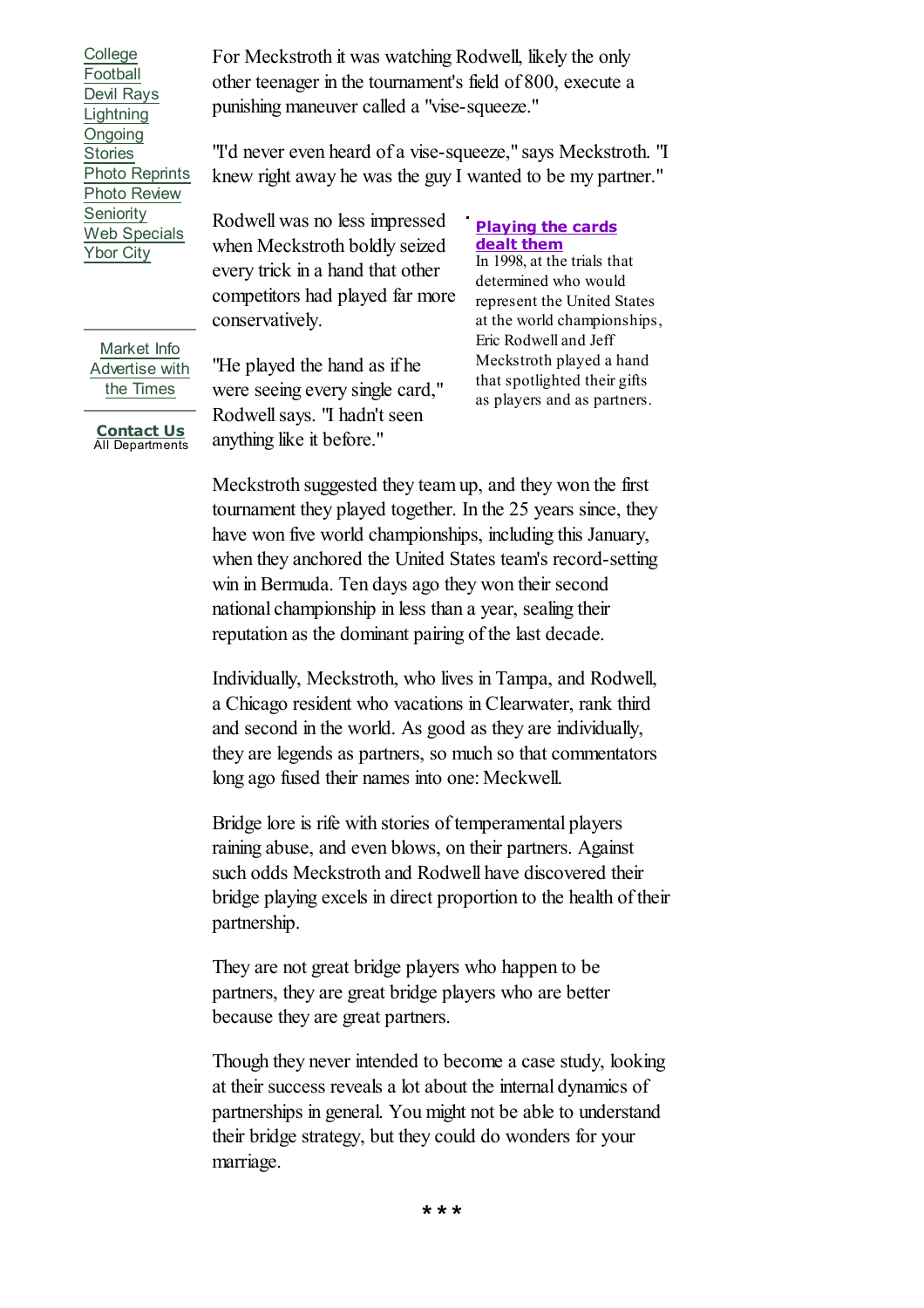

[Times photo: Jill Sanders]

Eric Rodwell, left, plays a slow, deliberate style, the opposite of partner Jeff Meckstroth. Balance is important in their relationship. "Your fate is inexorablytied to the ability of your partner,'' Rodwell says.

Like many intellectuals who see beauty in patterns that elude most of us, Rodwell and Meckstroth are generally disinterested in the fashions that consume society.

Rodwell lives most of the year in Naperville, a prosperous Chicago suburb popular with corporate executives. He and his wife, Donna, vacation in Clearwater, where they own a condominium in a mock-Tudor complex near the Courtney Campbell Causeway. Rodwell, 42, wears Topsiders without socks and, like a schoolboy, has a hard time keeping the laces tied.

Meckstroth, 43, moved to Tampa in 1988 after brief stints in larger cities. He prefers that his urban amenities, the local NFL team, for example, come without the stress of urban congestion.

Neither man fusses over haircuts. Rodwell for many years sported a beard that started just below his eyes and ended in his shirt collar because he couldn't be bothered shaving. They have the less than robust complexions of men who often spend a dozen hours in a room of smokers. They talk with the uninflected nasality of math whizzes who would rather speak accurately than dramatically.

But when it comes to bridge, they are polar opposites.

Meckstroth plays with legendary brio.

"His intuition and his fearlessness are what make him famous," says James Gleick, an acclaimed science writer who has studied with Meckstroth for the past three years.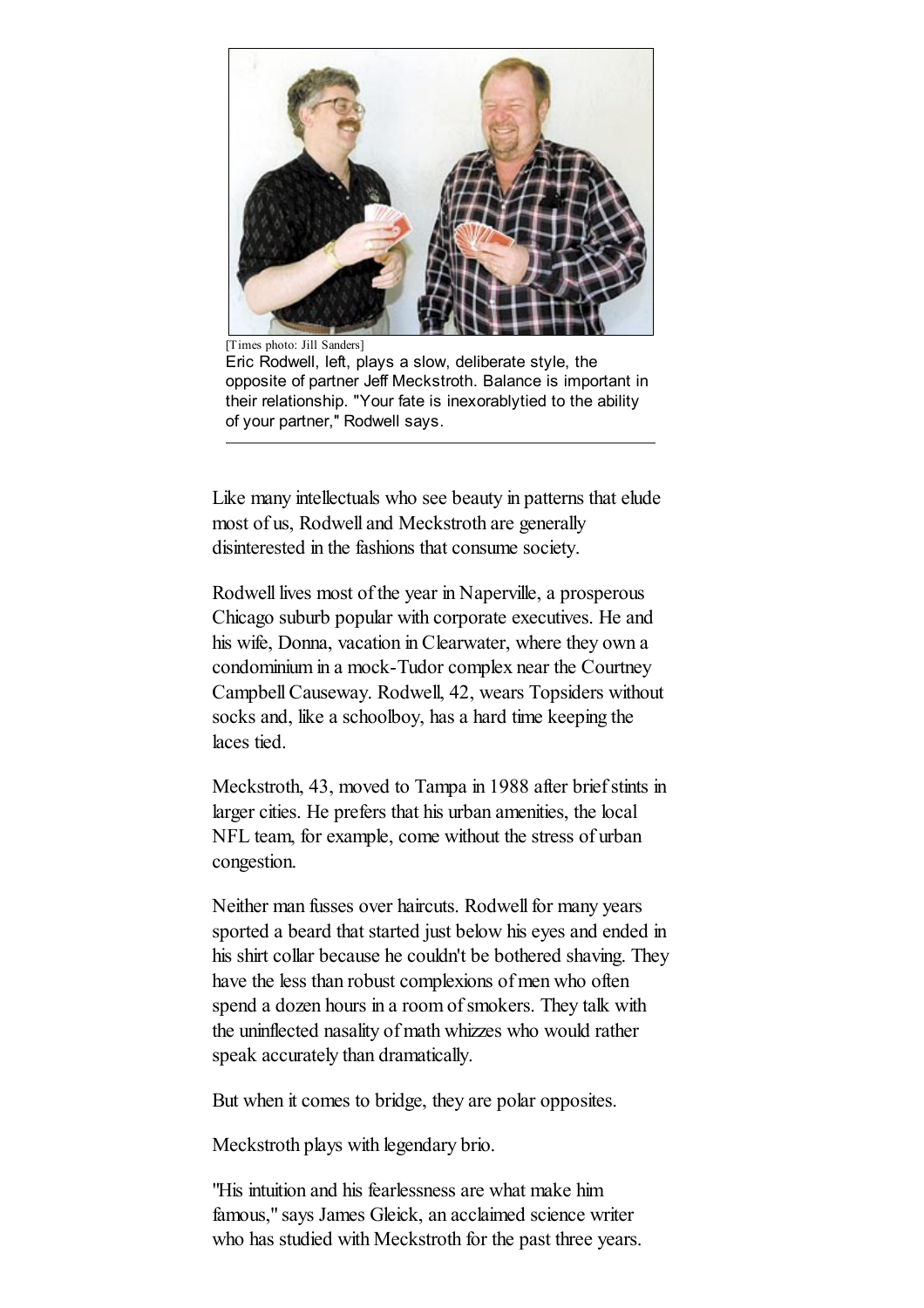"He always knows where all the cards are. It's scary."

Rodwell, known as one of the game's top theorists, plays a slow, deliberate style.

"If Jeff (Meckstroth) is playing a hand as a declarer, it will take him 60 seconds," says Martin Seligman, 57, a psychology professor at the University of Pennsylvania. "If Eric is playing, he'll do it in six minutes."

Meckstroth says he has read exactly three books on bridge and hardly thinks about the game when he is not playing; he'd rather golf. Rodwell tinkers constantly with the approximately 400-page bidding system he has developed over the past quarter century.

A bridge commentator once described them this way: "Rodwell just wants to get you over the finish line. Meckstroth just wants to hit you over the head with a candelabra."

They have what successful partnerships in any endeavor require: balance.

In physics, balance is a simple function of equal distribution of weight. Human partnerships depend on balance as well, but each member need not possess all the attributes of success; the attributes need only be possessed by the partnership as a whole.

John McEnroe was one of the top tennis players in the world. Playing singles, Peter Fleming was never anywhere near the top 10, but he and McEnroe dominated doubles tennis in the early '80s. A 6-foot-5 right-hander, Fleming had immense reach at the net, providing the perfect complement to the left-handed McEnroe's serve and equally brilliant net play.

The balance in a bridge partnership comes from familiarity, or what Brent Manley, editor of the Bridge Bulletin of the American Contract Bridge League, calls "partnership understandings."

"I've seen this many times," Manley says. "Two world class players sit down to play and if they haven't had time to work out their bidding system, they have problems."

As with so many relationships, the root of most bridge problems is communication.

At the tournament level, the only talking at the bridge table is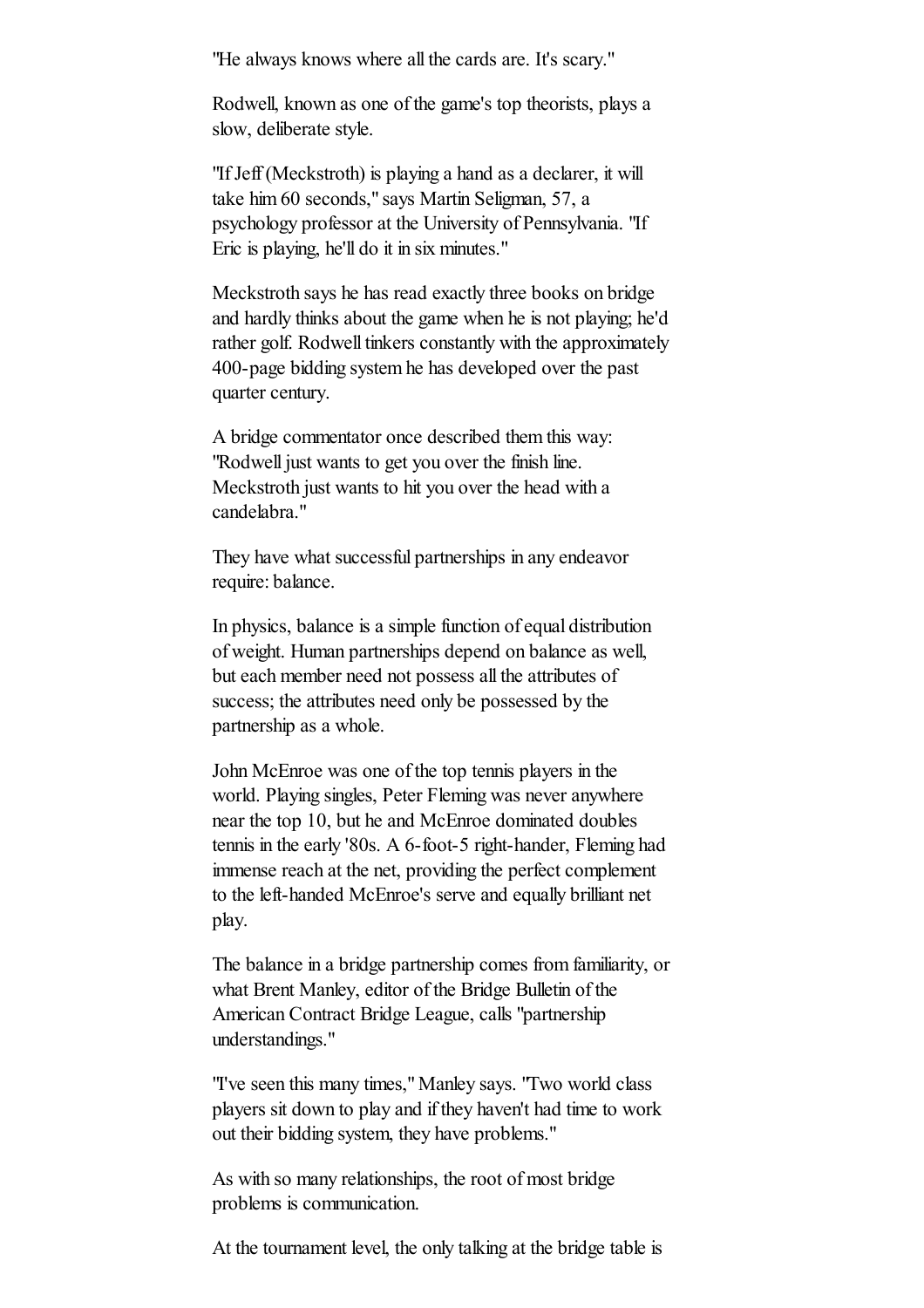an oblique language called bidding. What a player wants to do is tell his partner exactly the cards he is holding so they can come to an agreement about the combined value of their hands. But he can't.

Instead players use bids -- one heart, two clubs and the like -- which suggest how many cards a player has in a particular suit and their relative value. A player is not allowed to change the inflection of his voice or raise his eyebrows as a kind of secret code. That's cheating. At major tournaments, the players cannot even see each other. They use a bidding box, which is passed from player to player through a screen that extends from below the table (to prevent illicit foot-tapping) to above eye-level.

The partner, in turn, supplements the information received in the initial bid with a bid of his own. This back-and-forth negotiation between partners is known as "the search for a fit." Find the "fit" and your partnership can control the game by making the highest bid. That bid becomes a "contract," and then the cards are played to determine whether the contract can be met.

By longstanding convention, all bids have meanings that are understood by players at all levels. The best players combine the information from their partners with the information exchanged by the opposing team to get a picture of where all the cards are on the table.

Meckstroth and Rodwell have evolved their play to such a high level that the standard bidding language no longer suffices for the nuanced information they need to exchange. They have developed a bidding system called RM Precision.

Because their system seems unfathomable, Meckstroth says, opponents sometimes refer to it as "darkness and superstition."

So how does it work? Rodwell invokes an obscure mathematical formula called the Fibonacci Summation Series, in which each number in the series is the sum of the two preceding numbers. The series explains the growth pattern of snail shells and the maximum amount of information that can be exchanged across a bridge table.

In some games the two reach contracts with lightning speed, making bold leaps in the bidding that rob their opposition of useful information. Other times their bidding is laboriously detailed.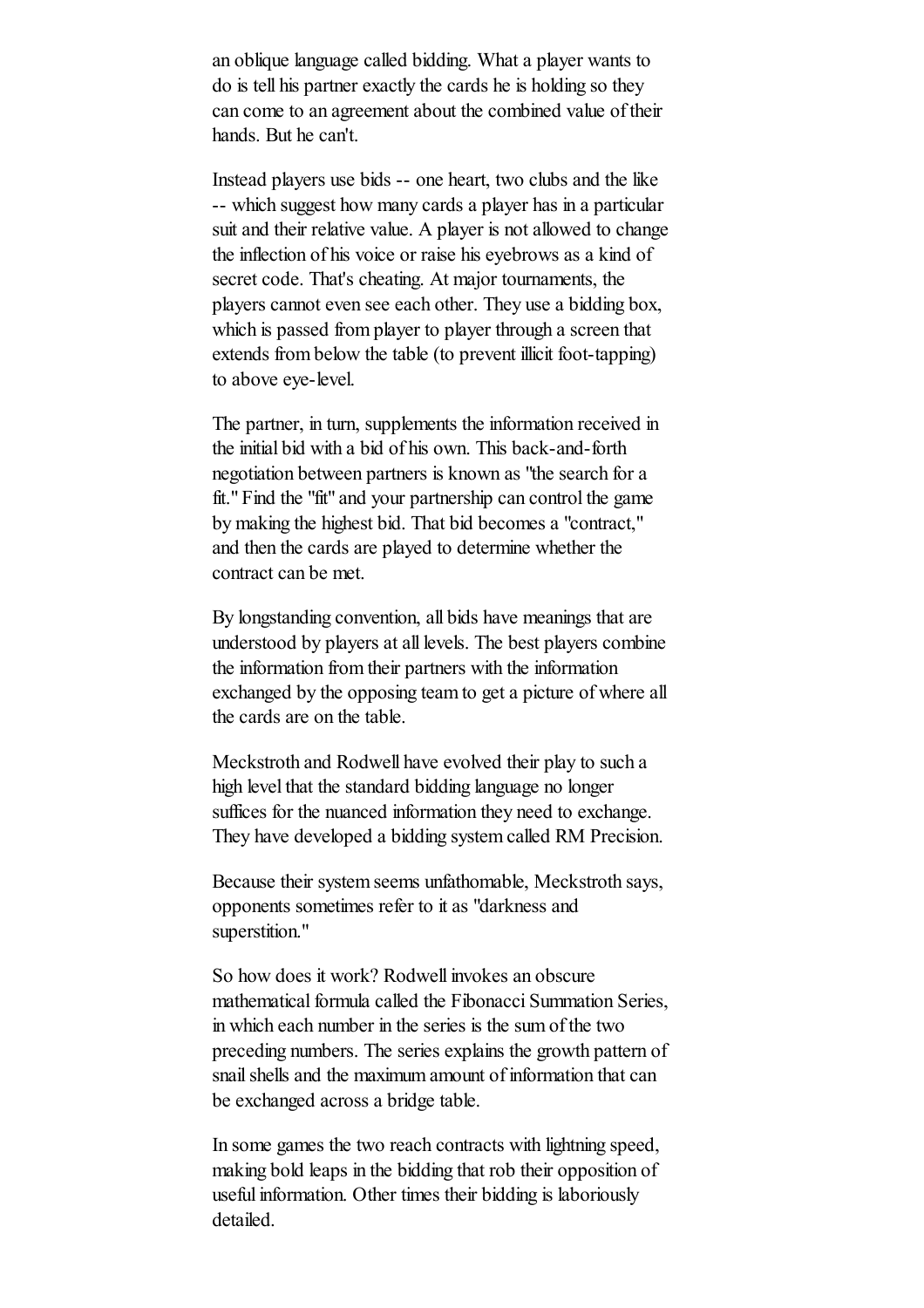Perhaps the best proof of their uncommon power as a partnership is that everyone they play has access to their playbook (bridge rules require the pre-tournament exchange of all bidding systems), but no one else uses it.

"Only a few people would be capable of attempting to play our system," Meckstroth says. "Most people might just blow up."

Clearly they have computer-like calculating skills, but they also have intangible qualities. They are known for their Zenlike demeanor at the table. They are ruthlessly competitive, agitating their opponents with the equivalent of a full-court press. Yet they are seemingly ego-less, unfazed even when they lose a crucial hand. They don't harangue their opponents, and they don't carp at each other.

Why risk breaking up the longest-standing partnership in professional bridge?

**\* \* \***

Meckstroth's father, a credit manager, imparted to his son a great deal of sound Midwestern advice. None was more valuable than his philosophy about the game of bridge:

Be civil. Master the fundamentals before you experiment. Above all, be faithful. Bridge is a game of partners, and you will achieve your greatest fulfillment if you stick with just one.

At age 16, Jeff Meckstroth already was searching for just such a partner. The pool of candidates wasn't large.

He needed someone equally talented, someone roughly his age, someone who had the time and the means to play. Two years passed before he met Rodwell.

Meckstroth quit college at 21 to turn professional. Rodwell graduated from Purdue with a master's degree in finance and turned pro. Neither has ever needed another job. They play about 25 weeks a year and, according to bridge commentator Barry Rigal, make an estimated \$250,000 each from playing and teaching fees. (Their playing fees are paid by New York businessman Frank "Nick" Nickell, who drafted Meckstroth and Rodwell for his six-member team in the early '90s.)

Both married relatively young, both have teenage children. Meckstroth's first marriage ended in divorce. So did Rodwell's.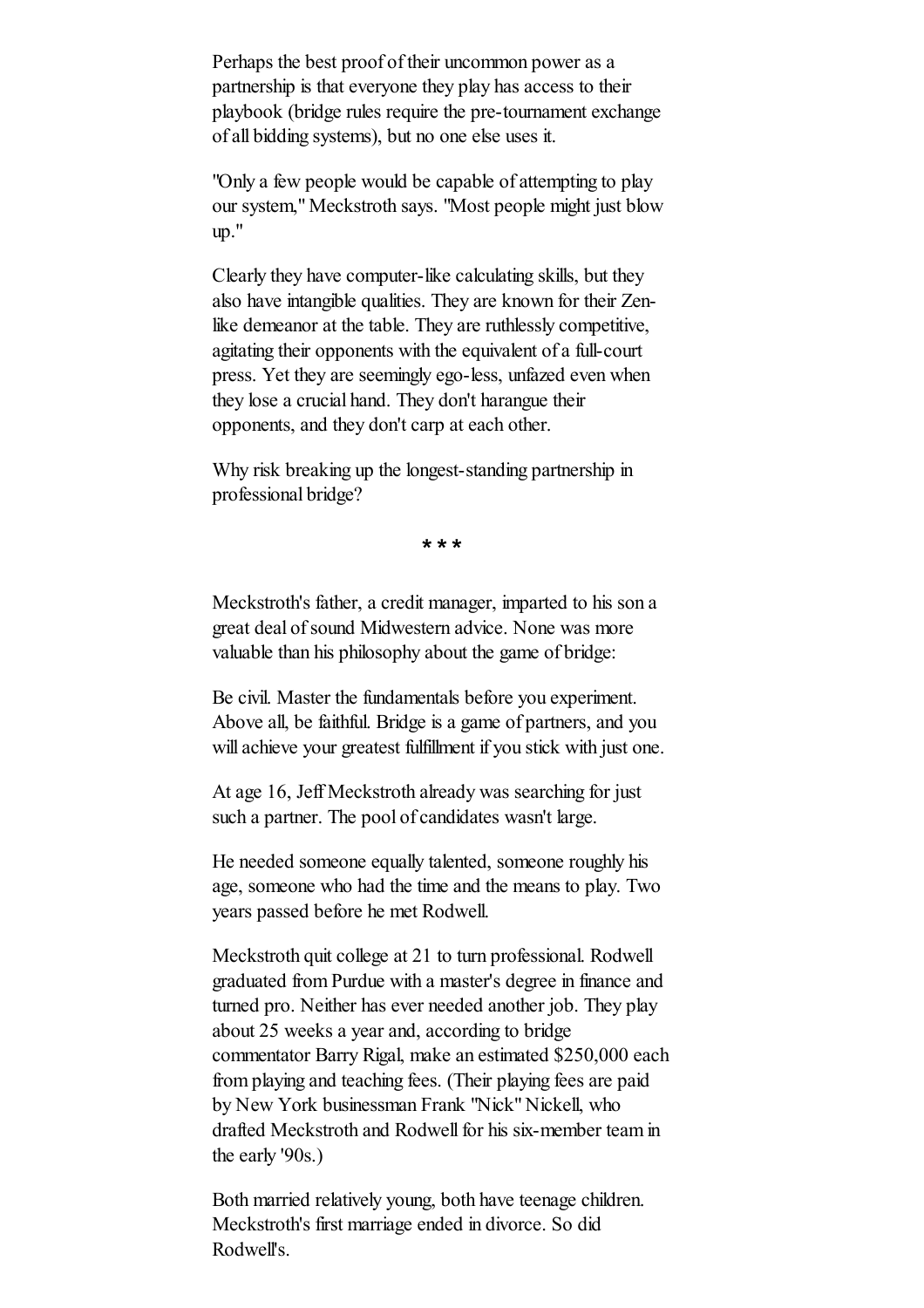In 1995, Rodwell married Donna Burtt, a vivacious mother of two grown children who is as outgoing as Rodwell is reserved. Meckstroth, who prefers to shield his private life, has been involved with the same woman since 1988.

In their bridge partnership, the two men display a rare emotional maturity, or at least the allegiance of two men who have grown up together.

"We put us first. That's the way to keep a partnership going," Meckstroth says. "It's not me and it's not you."

"It's nothing like being married to somebody, nothing like the intimacy between a man and his wife," Rodwell says. "But the same sorts of things are required, the ability to resolve differences for one."

This is not to say there has not been tension.

In the beginning, Rodwell had a tendency to lose his cool at the table, saying things that might have offended Meckstroth. In the mid-'80s, five years after their first world championship, the pair ran into a problem that many successful businesses face. They grew too fast.

"I think back to 1986," Meckstroth says, referring to a tournament in Baltimore. "We played very poorly. We figured out the problem was we were trying to do too much system stuff. It was too much of a strain on memory, and it was taking away from our concentrating on the game."

The two agreed on a one-year moratorium on changes to the system.

"It worked magic," Meckstroth says.

As Rodwell says, this isn't a marriage. But it sounds so much like one that you want to see how their untutored philosophy stacks up against someone who gets paid to make bad relationships better.

**\* \* \***

Nancy Gallant becomes excited when you describe the bridge partners to her. A clinical social worker, Gallant has been working with troubled marriages for 30 years, and she recognizes overlap between the Meckwell Way and what she preaches to her clients.

Good partners feel free to speak and be heard. Partners